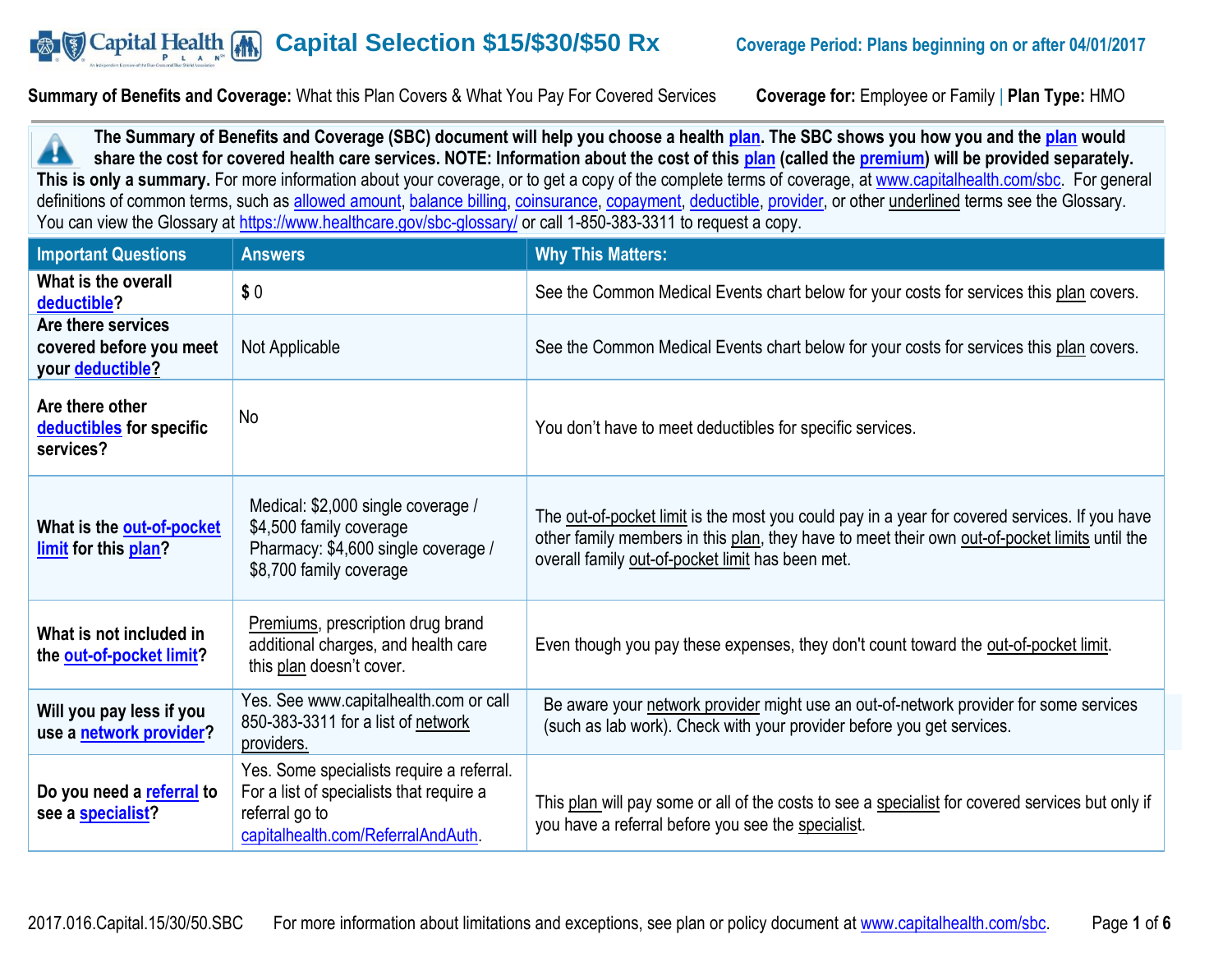All **[copayment](https://www.healthcare.gov/sbc-glossary/#copayment)** and **[coinsurance](https://www.healthcare.gov/sbc-glossary/#coinsurance)** costs shown in this chart are after your **[deductible](https://www.healthcare.gov/sbc-glossary/#deductible)** has been met, if a **[deductible](https://www.healthcare.gov/sbc-glossary/#deductible)** applies.

| <b>Common</b>                                                                                                                                                                       |                                                     | <b>What You Will Pay</b>                                                                  |                                                           | <b>Limitations, Exceptions, &amp; Other Important</b>                                                                                                                                                                                                                                                                                                                                                                                                                                                       |  |
|-------------------------------------------------------------------------------------------------------------------------------------------------------------------------------------|-----------------------------------------------------|-------------------------------------------------------------------------------------------|-----------------------------------------------------------|-------------------------------------------------------------------------------------------------------------------------------------------------------------------------------------------------------------------------------------------------------------------------------------------------------------------------------------------------------------------------------------------------------------------------------------------------------------------------------------------------------------|--|
| <b>Medical Event</b>                                                                                                                                                                | <b>Services You May Need</b>                        | <b>Network Provider</b><br>(You will pay the least)                                       | <b>Out-of-Network Provider</b><br>(You will pay the most) | <b>Information</b>                                                                                                                                                                                                                                                                                                                                                                                                                                                                                          |  |
|                                                                                                                                                                                     | Primary care visit to treat an<br>injury or illness | $$15 /$ visit                                                                             | <b>Not Covered</b>                                        | -none-                                                                                                                                                                                                                                                                                                                                                                                                                                                                                                      |  |
| If you visit a health<br>care provider's office                                                                                                                                     | <b>Specialist visit</b>                             | \$40 / <i>v</i> isit                                                                      | <b>Not Covered</b>                                        | Prior authorization required for certain specialist<br>visits. Your benefits/services may be denied.                                                                                                                                                                                                                                                                                                                                                                                                        |  |
| or clinic                                                                                                                                                                           | Preventive care/screening/<br>immunization          | No Charge for covered<br>services                                                         | Not Covered                                               | You may have to pay for services that aren't<br>preventive. Ask your provider if the services you<br>need are preventive. Then check what your plan<br>will pay for.                                                                                                                                                                                                                                                                                                                                        |  |
| If you have a test                                                                                                                                                                  | Diagnostic test (x-ray, blood<br>work)              | No Charge                                                                                 | Not Covered                                               | Diagnostic tests other than x-ray or blood work<br>may incur a cost share.                                                                                                                                                                                                                                                                                                                                                                                                                                  |  |
|                                                                                                                                                                                     | Imaging (CT/PET scans, MRIs)                        | \$100 / visit                                                                             | Not Covered                                               | Prior authorization required for certain imaging<br>services. Your benefits/services may be denied.                                                                                                                                                                                                                                                                                                                                                                                                         |  |
| If you need drugs to<br>treat your illness or<br>condition<br>More information about<br>prescription drug<br>coverage is available at<br>www.capitalhealth.com/<br><b>MedCenter</b> | Tier 1 drugs                                        | \$15/30-day supply<br>\$30/60-day supply<br>\$45/90-day supply<br>(retail & mail order)   | Not Covered                                               | If a generic drug is available, and a more<br>expensive brand name drug is dispensed at the<br>request of the member or the prescriber, the<br>member must pay the copayment amount for<br>the brand name drug plus pay the pharmacist<br>100% of the additional cost for the more<br>expensive brand name prescription drug. This<br>additional cost does not count towards your out-<br>of-pocket limit. Prior authorization and or<br>quantity limit may apply. Your benefits/services<br>may be denied. |  |
|                                                                                                                                                                                     | Tier 2 drugs                                        | \$30/30-day supply<br>\$60/60-day supply<br>\$90/90-day supply<br>(retail & mail order)   | Not Covered                                               | Prior authorization and or quantity limit may<br>apply. Your benefits/services may be denied.                                                                                                                                                                                                                                                                                                                                                                                                               |  |
|                                                                                                                                                                                     | Tier 3 drugs                                        | \$50/30-day supply<br>\$100/60-day supply<br>\$150/90-day supply<br>(retail & mail order) | Not Covered                                               | Prior authorization and or quantity limit may<br>apply. Your benefits/services may be denied.                                                                                                                                                                                                                                                                                                                                                                                                               |  |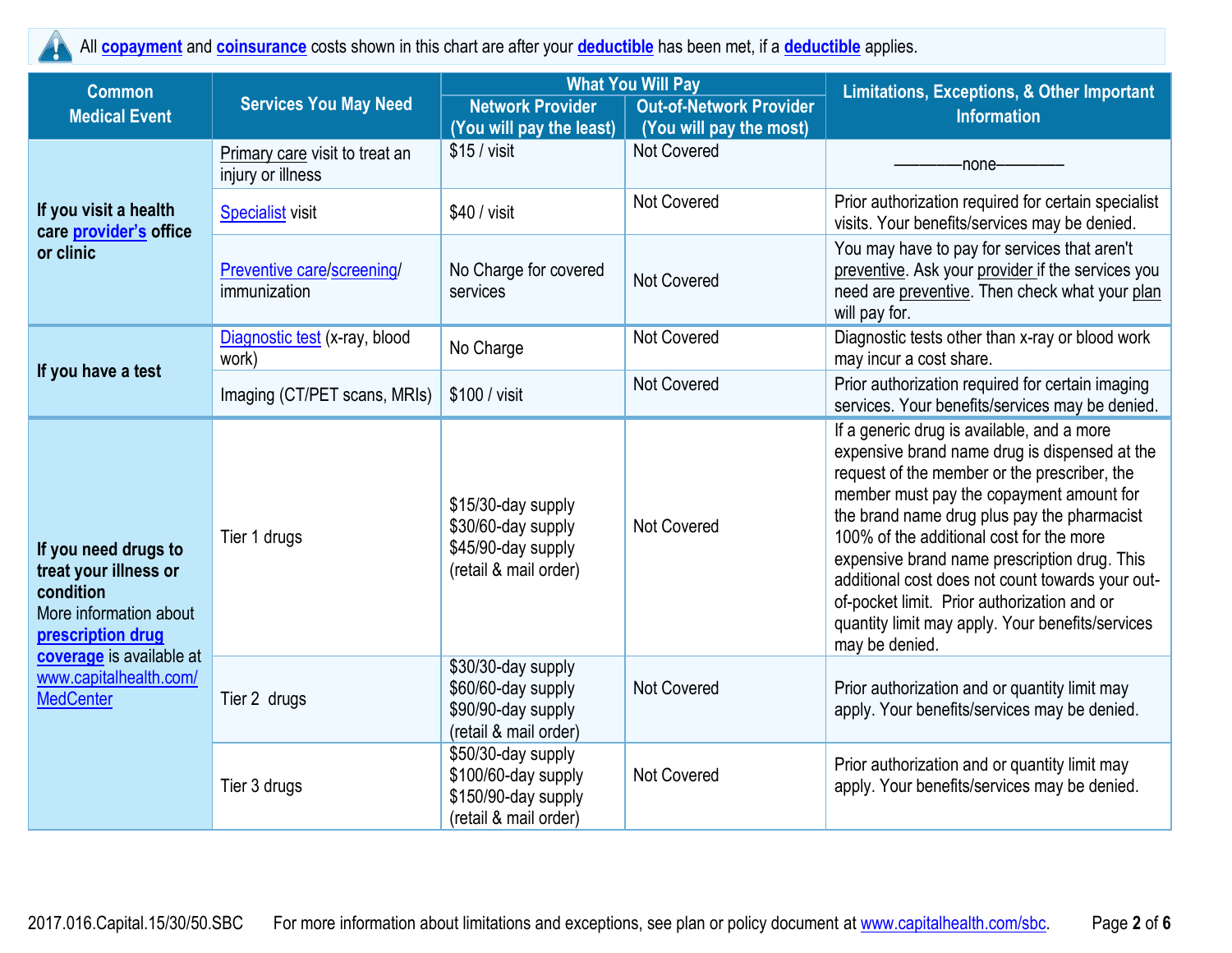|                                                     | <b>Specialty drugs</b>                            | \$50 /30-day supply                                                            | Not Covered                                           | Limited to 30 day supply and may be limited to<br>certain pharmacies. Prior authorization and or<br>quantity limit may apply. Your benefits/services<br>may be denied. |  |
|-----------------------------------------------------|---------------------------------------------------|--------------------------------------------------------------------------------|-------------------------------------------------------|------------------------------------------------------------------------------------------------------------------------------------------------------------------------|--|
| If you have outpatient                              | Facility fee (e.g., ambulatory<br>surgery center) | <b>Ambulatory Surgical</b><br>Center: \$100 / visit<br>Hospital: \$250 / visit | <b>Not Covered</b>                                    | Prior authorization may be required. Your<br>benefits/services may be denied. Cost share                                                                               |  |
| surgery                                             | Physician/surgeon fees                            | \$40 / provider                                                                | Not Covered                                           | applies to all outpatient services.                                                                                                                                    |  |
| If you need immediate                               | <b>Emergency room care</b>                        | \$250 / visit                                                                  | \$250 / visit                                         | Copayment is waived if inpatient admission<br>occurs; however if moved to observation status<br>an additional copayment may apply based on<br>services rendered.       |  |
| medical attention                                   | <b>Emergency medical</b><br>transportation        | \$100 / transport                                                              | \$100 / transport                                     | Covered if medically necessary.                                                                                                                                        |  |
|                                                     | <b>Urgent care</b>                                | Urgent care: \$25 / visit<br>Telehealth: \$15 / visit                          | Urgent care: \$25 / visit<br>Telehealth: \$15 / visit | Telehealth services are available through our<br>contracted vendor in all states where<br>telehealth services are permitted.                                           |  |
|                                                     | Facility fee (e.g., hospital room)                | \$250 / admission<br>\$250 / observation                                       | Not Covered                                           | Prior authorization required. Your<br>benefits/services may be denied.                                                                                                 |  |
| If you have a hospital<br>stay                      | Physician/surgeon fees                            | No Charge if admitted.<br>\$40 /provider for<br>observation                    | Not Covered                                           | -none-                                                                                                                                                                 |  |
| If you need mental<br>health, behavioral            | <b>Outpatient services</b>                        | $$40 /$ visit                                                                  | <b>Not Covered</b>                                    | -none-                                                                                                                                                                 |  |
| health, or substance<br>abuse services              | Inpatient services                                | \$250 / admission                                                              | Not Covered                                           | Prior authorization required. Your<br>benefits/services may be denied.                                                                                                 |  |
|                                                     | Office visits                                     | $$40 / v$ isit                                                                 | Not Covered                                           | -none-                                                                                                                                                                 |  |
| If you are pregnant                                 | Childbirth/delivery professional<br>services      | No Charge                                                                      | <b>Not Covered</b>                                    | -none-                                                                                                                                                                 |  |
|                                                     | Childbirth/delivery facility<br>services          | \$250 / admission                                                              | Not Covered                                           | Prior authorization required. Your<br>benefits/services may be denied.                                                                                                 |  |
| If you need help                                    | Home health care                                  | No Charge                                                                      | Not Covered                                           | Prior authorization required. Your<br>benefits/services may be denied.                                                                                                 |  |
| recovering or have<br>other special health<br>needs | <b>Rehabilitation services</b>                    | \$40 / visit                                                                   | <b>Not Covered</b>                                    | Limited to the consecutive 62-day period<br>immediately following the first service date.                                                                              |  |
|                                                     | <b>Habilitation services</b>                      | Not Covered                                                                    | Not Covered                                           | -none-                                                                                                                                                                 |  |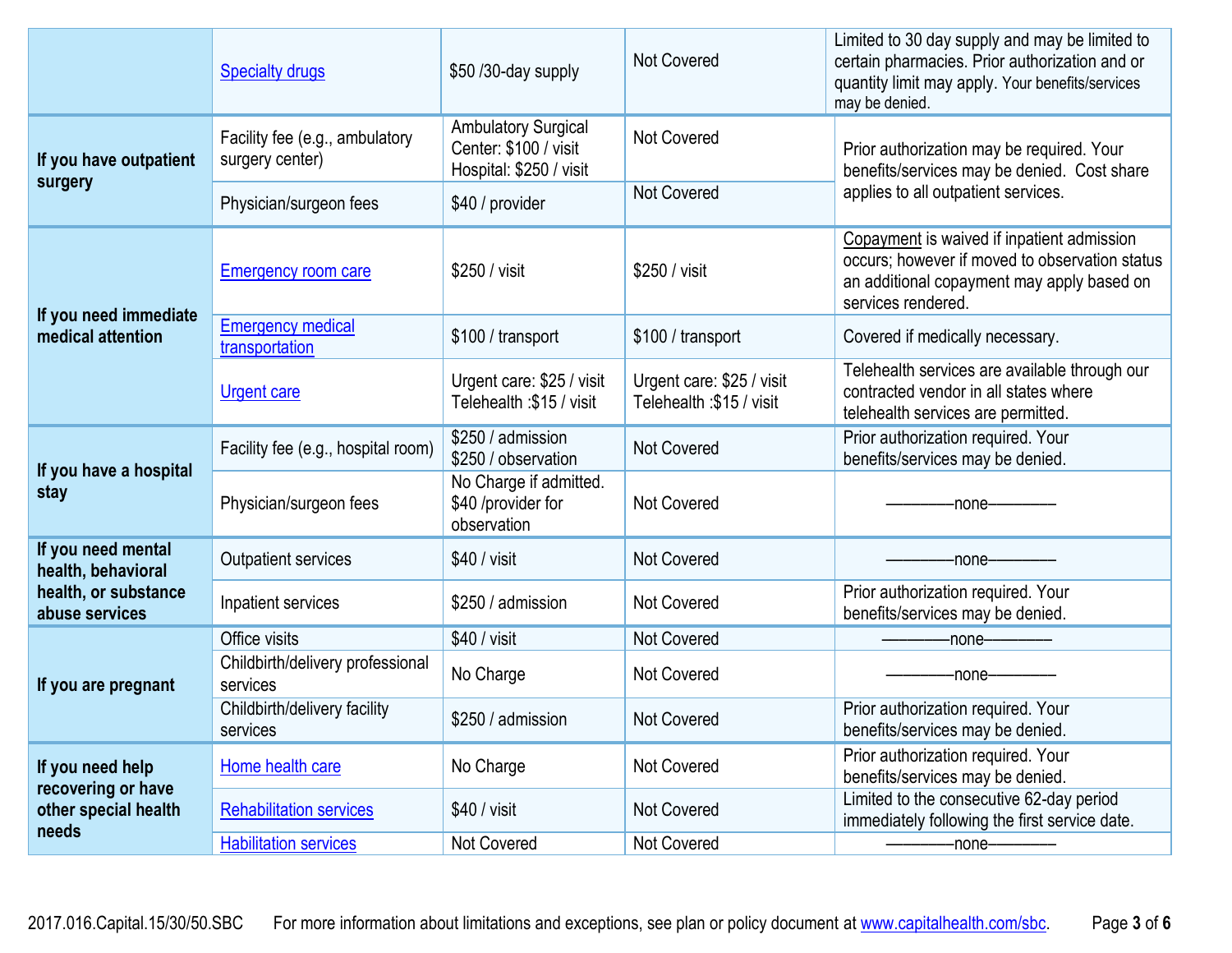|                                           | Skilled nursing care       | No Charge    | <b>Not Covered</b> | Covers up to 60 days per admission with<br>subsequent admission following 180 days from<br>discharge date of previous admission. |
|-------------------------------------------|----------------------------|--------------|--------------------|----------------------------------------------------------------------------------------------------------------------------------|
|                                           | Durable medical equipment  | No Charge    | Not Covered        | Prior authorization required for certain devices.<br>Your benefits/services may be denied.                                       |
|                                           | <b>Hospice services</b>    | No Charge    | <b>Not Covered</b> | Prior authorization required for inpatient<br>services. Your benefits/services may be<br>denied.                                 |
|                                           | Children's eye exam        | $$15/$ visit | Not Covered        | -none-                                                                                                                           |
| If your child needs<br>dental or eye care | Children's glasses         | Not Covered  | <b>Not Covered</b> | -none—                                                                                                                           |
|                                           | Children's dental check-up | Not Covered  | Not Covered        | -none-                                                                                                                           |

## **Excluded Services & Other Covered Services:**

**Services Your [Plan](https://www.healthcare.gov/sbc-glossary/#plan) Generally Does NOT Cover (Check your policy or plan document for more information and a list of any other [excluded services.](https://www.healthcare.gov/sbc-glossary/#excluded-services))**

|                               | Glasses                            | Non-emergency care when traveling outside<br>$\bullet$ |
|-------------------------------|------------------------------------|--------------------------------------------------------|
| Acupuncture                   | <b>Habilitation services</b>       | the US                                                 |
| <b>Bariatric Surgery</b>      |                                    | Private-duty nursing<br>$\bullet$                      |
| Cosmetic surgery<br>$\bullet$ | Hearing aids<br>$\bullet$          |                                                        |
|                               | Infertility treatment<br>$\bullet$ | Routine foot care<br>$\bullet$                         |
| Dental care (Adult)           |                                    | Weight loss programs<br>$\bullet$                      |
| Dental care (Child)           | Long-term care<br>$\bullet$        |                                                        |

**Other Covered Services (Limitations may apply to these services. This isn't a complete list. Please see your [plan](https://www.healthcare.gov/sbc-glossary/#plan) document.)**

- 
- Chiropractic care **Chiropractic care Routine eye care (Adult)**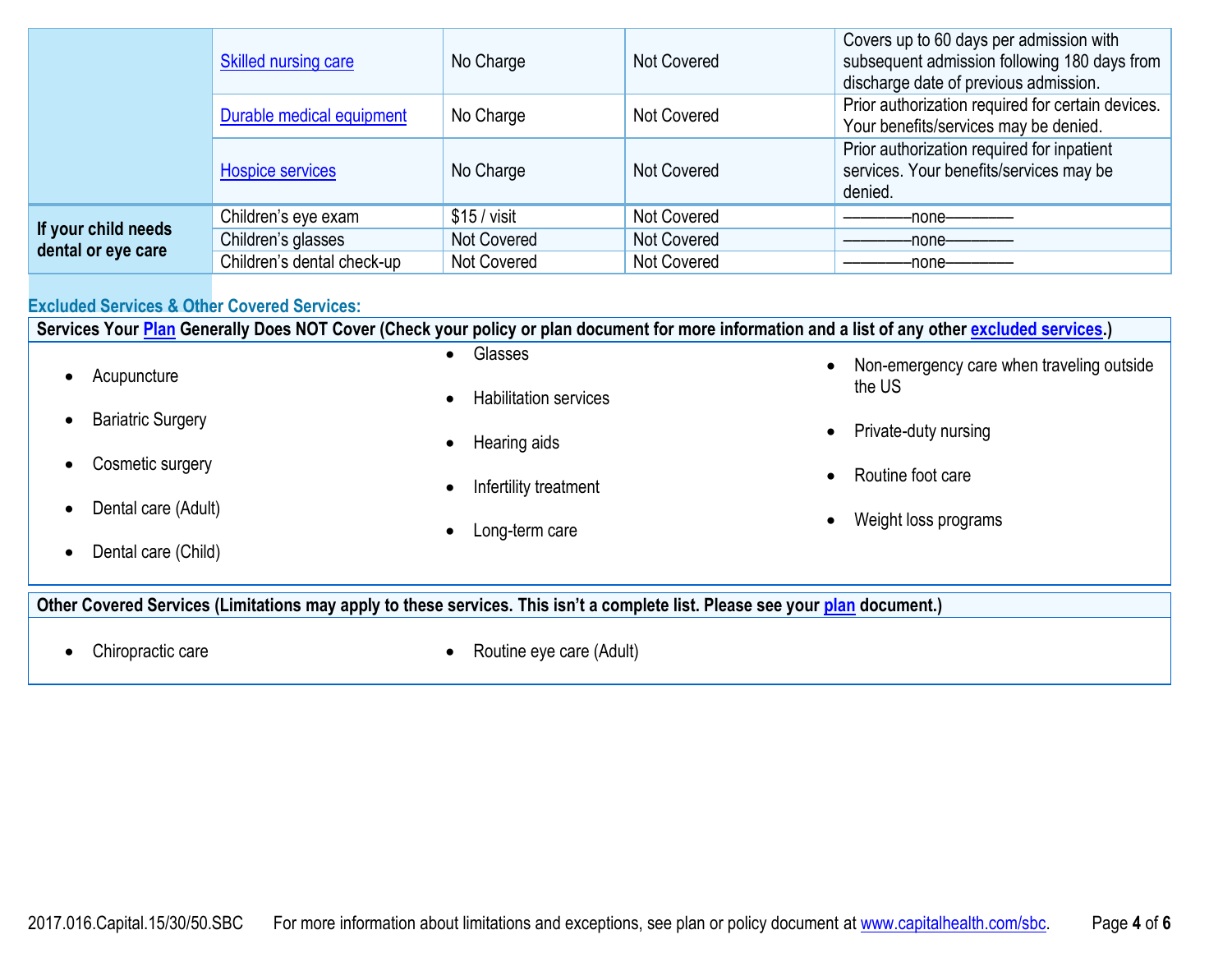Your Rights to Continue Coverage: There are agencies that can help if you want to continue your coverage after it ends. The contact information for those agencies is: State Department of Insurance at 1-877-693-5236, the Department of Labor's Employee Benefits Security Administration at 1-866-444-EBSA (3272) or [www.dol.gov/ebsa/healthreform](http://www.dol.gov/ebsa/healthreform) or the Department of Health and Human Services, Center for Consumer Information and Insurance Oversight, at 1-877-267-2323 x61565 or www.cciio.cms.gov. Other coverage options may be available to you too, including buying individual insurance coverage through the [Health Insurance Marketplace.](https://www.healthcare.gov/sbc-glossary/#marketplace) For more information about the [Marketplace,](https://www.healthcare.gov/sbc-glossary/#marketplace) visit [www.HealthCare.gov](http://www.healthcare.gov/) or call 1-800-318-2596.

Your Grievance and Appeals Rights: There are agencies that can help if you have a complaint against your [plan](https://www.healthcare.gov/sbc-glossary/#plan) for a denial of a [claim.](https://www.healthcare.gov/sbc-glossary/#claim) This complaint is called a [grievance](https://www.healthcare.gov/sbc-glossary/#grievance) or [appeal.](https://www.healthcare.gov/sbc-glossary/#appeal) For more information about your rights, look at the explanation of benefits you will receive for that medical [claim.](https://www.healthcare.gov/sbc-glossary/#claim) Your [plan](https://www.healthcare.gov/sbc-glossary/#plan) documents also provide complete information to submit a [claim,](https://www.healthcare.gov/sbc-glossary/#claim) [appeal,](https://www.healthcare.gov/sbc-glossary/#appeal) or a [grievance](https://www.healthcare.gov/sbc-glossary/#grievance) for any reason to your [plan.](https://www.healthcare.gov/sbc-glossary/#plan) For more information about your rights, this notice, or assistance, contact the Capital Health Plan at 1-850-383-3311. You may also contact your State Department of Insurance at 1-877-693-5236 or the Department of Labor's Employee Benefits Security Administration at 1-866-444-EBSA (3272) or [www.dol.gov/ebsa/healthreform.](http://www.dol.gov/ebsa/healthreform) Additionally, a consumer assistance program can help you file your appeal. Contact U.S. Department of Labor Employee Benefits Security Administration at 1-866-4-USA-DOL (866-487-2365) or [www.dol.gov/ebsa/consumer\\_info\\_health.html.](http://www.dol.gov/ebsa/consumer_info_health.html)

#### **Does this plan provide Minimum Essential Coverage? Yes**

If you don't have [Minimum Essential Coverage](https://www.healthcare.gov/sbc-glossary/#minimum-essential-coverage) for a month, you'll have to make a payment when you file your tax return unless you qualify for an exemption from the requirement that you have health coverage for that month.

## **Does this plan meet the Minimum Value Standards? Yes**

If your [plan](https://www.healthcare.gov/sbc-glossary/#plan) doesn't meet the [Minimum Value Standards,](https://www.healthcare.gov/sbc-glossary/#minimum-value-standard) you may be eligible for a [premium tax credit](https://www.healthcare.gov/sbc-glossary/#premium-tax-credits) to help you pay for a plan through the [Marketplace.](https://www.healthcare.gov/sbc-glossary/#marketplace)

#### **Language Access Services:**

Spanish (Español): Para obtener asistencia en Español, llame al 850-383-3311, 1-877-247-6512 Tagalog (Tagalog): Kung kailangan ninyo ang tulong sa Tagalog tumawag sa 850-383-3311, 1-877-247-6512. Chinese (中文): 如果需要中文的帮助,请拨打这个号码 850-383-3311, 1-877-247-6512. Navajo (Dine): Dinek'ehgo shika at'ohwol ninisingo, kwiijigo holne' 850-383-3311, 1-877-247-6512. ––––––––––––––––––––––*To see examples of how this plan might cover costs for a sample medical situation, see the next section.–––––––––––*–––––––––––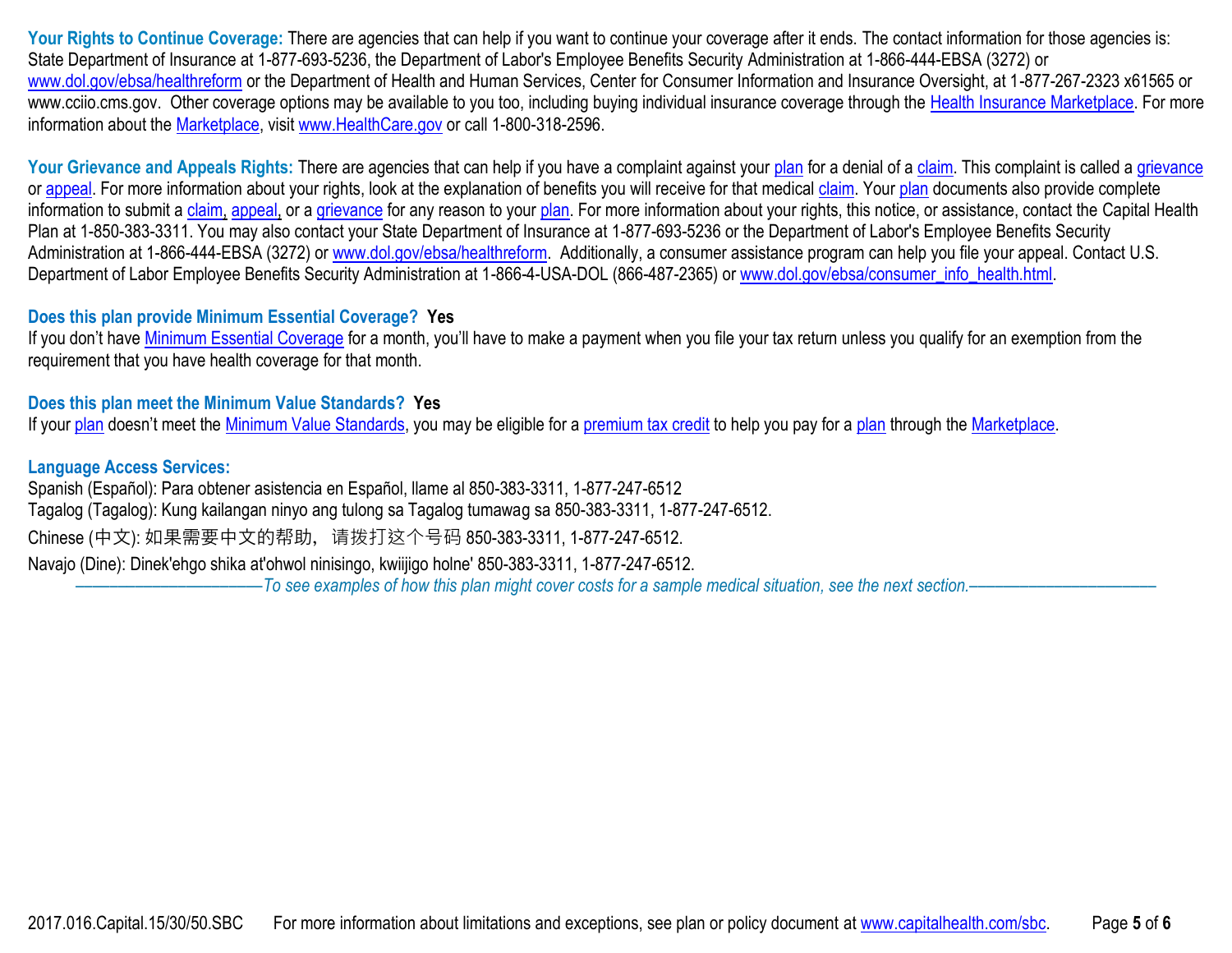

**This is not a cost estimator.** Treatments shown are just examples of how this [plan](https://www.healthcare.gov/sbc-glossary/#plan) might cover medical care. Your actual costs will be different depending on the actual care you receive, the prices your [providers](https://www.healthcare.gov/sbc-glossary/#provider) charge, and many other factors. Focus on the [cost sharing](https://www.healthcare.gov/sbc-glossary/#cost-sharing) amounts [\(deductibles,](https://www.healthcare.gov/sbc-glossary/#deductible) [copayments](https://www.healthcare.gov/sbc-glossary/#copayment) and [coinsurance\)](https://www.healthcare.gov/sbc-glossary/#coinsurance) and [excluded services](https://www.healthcare.gov/sbc-glossary/#excluded-services) under the [plan.](https://www.healthcare.gov/sbc-glossary/#plan) Use this information to compare the portion of costs you might pay under different health [plans.](https://www.healthcare.gov/sbc-glossary/#plan) Please note these coverage examples are based on self-only coverage.

**Peg is Having a Baby** (9 months of in-network pre-natal care and a hospital delivery)

| $\blacksquare$ The plan's overall deductible | SO.   |
|----------------------------------------------|-------|
| ■ Specialist copayment                       | \$40  |
| Hospital (facility) copayment                | \$250 |
| ■ Other copayment                            | SO.   |

**This EXAMPLE event includes services like:** 

Specialist office visits (*prenatal care)* Childbirth/Delivery Professional Services Childbirth/Delivery Facility Services Diagnostic tests (*ultrasounds and blood work)* Specialist visit *(anesthesia)* 

| <b>Total Example Cost</b> | \$13,400 |
|---------------------------|----------|
|                           |          |

#### **In this example, Peg would pay:**

| <b>Cost Sharing</b>        |         |  |
|----------------------------|---------|--|
| <b>Deductibles</b>         | \$0     |  |
| Copayments                 | \$1,000 |  |
| Coinsurance                | \$0     |  |
| What isn't covered         |         |  |
| Limits or exclusions       | \$60    |  |
| The total Peg would pay is | \$1,060 |  |

| Managing Joe's type 2 Diabetes                |
|-----------------------------------------------|
| (a year of routine in-network care of a well- |
| controlled condition)                         |

| $\blacksquare$ The plan's overall deductible | SO.   |
|----------------------------------------------|-------|
| ■ Specialist copayment                       | \$40  |
| Hospital (facility) copayment                | \$250 |
| Other copayment                              | \$15  |

#### **This EXAMPLE event includes services like:**

Primary care physician office visits (*including disease education)* Diagnostic tests *(blood work)* Prescription drugs Durable medical equipment *(glucose meter)* 

**Total Example Cost \$7,500** 

#### **In this example, Joe would pay:**

| Cost Sharing               |         |  |
|----------------------------|---------|--|
| Deductibles                | \$0     |  |
| Copayments                 | \$1,100 |  |
| Coinsurance                | \$0     |  |
| What isn't covered         |         |  |
| Limits or exclusions       | \$55    |  |
| The total Joe would pay is | \$1,155 |  |

## **Mia's Simple Fracture** (in-network emergency room visit and follow up care)

| ■ The plan's overall deductible | \$0   |
|---------------------------------|-------|
| ■ Specialist copayment          | \$40  |
| Hospital (facility) copayment   | \$250 |
| Other copayment                 | \$0   |

## **This EXAMPLE event includes services like:**

Emergency room care *(including medical supplies)* Diagnostic test *(x-ray)* Durable medical equipment *(crutches)* Rehabilitation services *(physical therapy)*

| \$2,200<br><b>Total Example Cost</b> |
|--------------------------------------|
|--------------------------------------|

#### **In this example, Mia would pay:**

| <b>Cost Sharing</b>        |         |
|----------------------------|---------|
| <b>Deductibles</b>         | \$0     |
| Copayments                 | \$1,100 |
| Coinsurance                | \$0     |
| What isn't covered         |         |
| Limits or exclusions       | \$0     |
| The total Mia would pay is | \$1,100 |

**The plan would be responsible for the other costs of these EXAMPLE covered services.**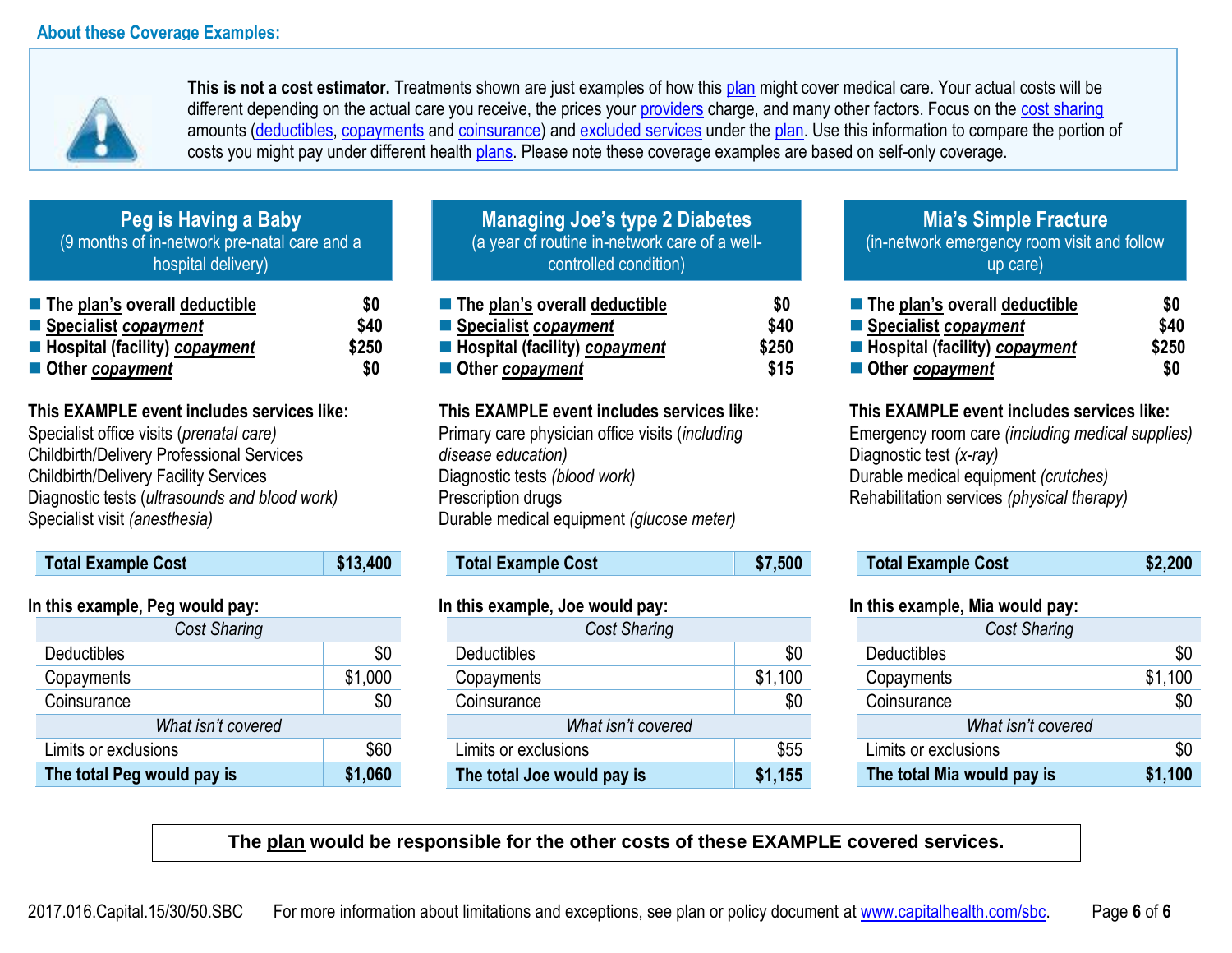

# **Nondiscrimination and Accessibility Notice (ACA §1557)**

Capital Health Plan complies with applicable Federal civil rights laws and does not discriminate on the basis of race, color, national origin, age, disability or sex. Capital Health Plan does not exclude people or treat them differently because of race, color, national origin, age, disability or sex. Capital Health Plan provides free aids and services to people with disabilities to communicate effectively with us, such as:

- Qualified sign language interpreters
- Written information in other formats (large print, audio, accessible electronic formats, other formats)
- Provides free language services to people whose primary language is not English, such as:
	- Qualified interpreters
	- Information written in other languages

If you need these services, contact: Member Services 1-850-383-3311 or 1-877-247-6512, TTY/TDD- 850-383-3534 or 1-877-870-8943.

If you believe that Capital Health Plan has failed to provide these services or discriminated in another way on the basis of race, color, national origin, age, disability or sex, you can file a grievance with:

Capital Health Plan's Compliance and Privacy Officer: 2140 Centerville Place Tallahassee, Fl 32308 Phone: Member Services 850-383-3311, 1-877-247-6512, TTY/TDD 850-383-3534 or 1-877-870-8943, Fax 850-523-7419, Email memberservices@chp.org

You can file a grievance in person or by mail, fax or email. If you need help filing a grievance, our Member Services Department is available to help you. You can also file a civil rights complaint with the U.S. Department of Health and Human Services, Office for Civil Rights electronically through the Office for Civil Rights Complaint Portal, available at *https://ocrportal.hhs.gov/ocr/portal/lobby.jsf*, or by mail or phone at:

U.S. Department of Health and Human Services, 200 Independence Avenue SW Room 509F, HHH Building Washington, DC 20201 800–868–1019, 800–537–7697 (TDD) Complaint forms are available at http://www.hhs.gov/ocr/office/file/index.html.

Have a disability? Speak a language other than English? Call to get help for free. 850-383-3311, 1-877-247-6512, TTY/TDD 850-383-3534 or 1-877-870-8943

Vous souffrez d'un handicap ? Vous parlez une autre langue que l'anglais ? Appelez pour obtenir une aide gratuite. 850 383 3311, 1 877 247 6512, Téléscripteur/ATME 850 383 3534 ou 1 877 870 8943

Hai una disabilità? Non parli inglese? Chiama uno di questi numeri per chiedere assistenza gratuita: 850-383-3311, 1-877-247-6512, TTY/TDD 850-383-3534 o 1-877-870-8943

.ةيناجملا قدعاسملا على لوصحلل لصتا ؟ةيزيلجنإلى قغللا ريغ قغل ثدحتت لـه ؟ققاعا نم يناعت له<br>1-877-870-831 وأ354-383-383مصلل يفتاهلا لاصتالا زاهج TDD/يصنال فتاهلا TTY وأ 1522-677-871 وأ331-383-383-850

Haben Sie eine Behinderung? Möchten Sie mit uns in einer anderen Sprache als Englisch kommunizieren? Rufen Sie an, um kostenlos